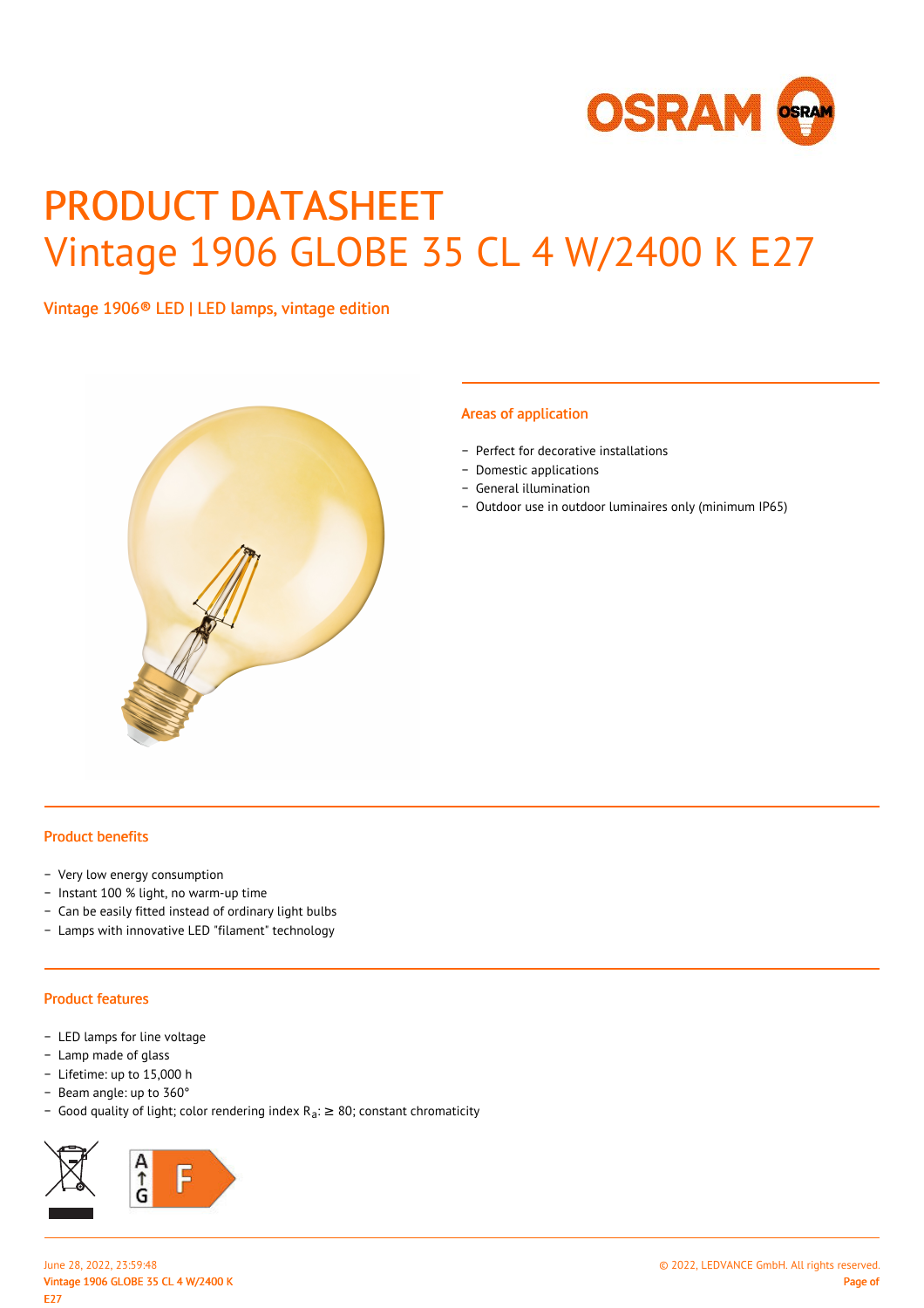### TECHNICAL DATA

#### Electrical data

| Nominal wattage                          | 4 W      |
|------------------------------------------|----------|
| Construction wattage                     | 4.00 W   |
| Nominal voltage                          | 220240 V |
| Claimed equiv. conventional lamp power   | 35 W     |
| Nominal current                          | 32 mA    |
| Type of current                          | AC       |
| Inrush current                           | 1.5A     |
| Operating frequency                      | 5060 Hz  |
| Mains frequency                          | 5060 Hz  |
| Max. lamp no. on circuit break. 10 A (B) | 400      |
| Max. lamp no. on circuit break. 16 A (B) | 480      |
| Power factor $\lambda$                   | > 0.40   |

# Photometrical data

| Luminous flux                           | 410 lm             |
|-----------------------------------------|--------------------|
| Nominal useful luminous flux 90°        | 410 lm             |
| Luminous efficacy                       | 102 lm/W           |
| Lumen main.fact.at end of nom.life time | 0.70               |
| Light color (designation)               | Warm Comfort Light |
| Color temperature                       | 2400 K             |
| Color rendering index Ra                | $\geq 80$          |
| Light color                             | 824                |
| Standard deviation of color matching    | $\leq$ 6 sdcm      |
| Rated LLMF at 6,000 h                   | 0.80               |
| Flickering metric (Pst LM)              | 1.0                |
| Stroboscope effect metric (SVM)         | 0.9                |



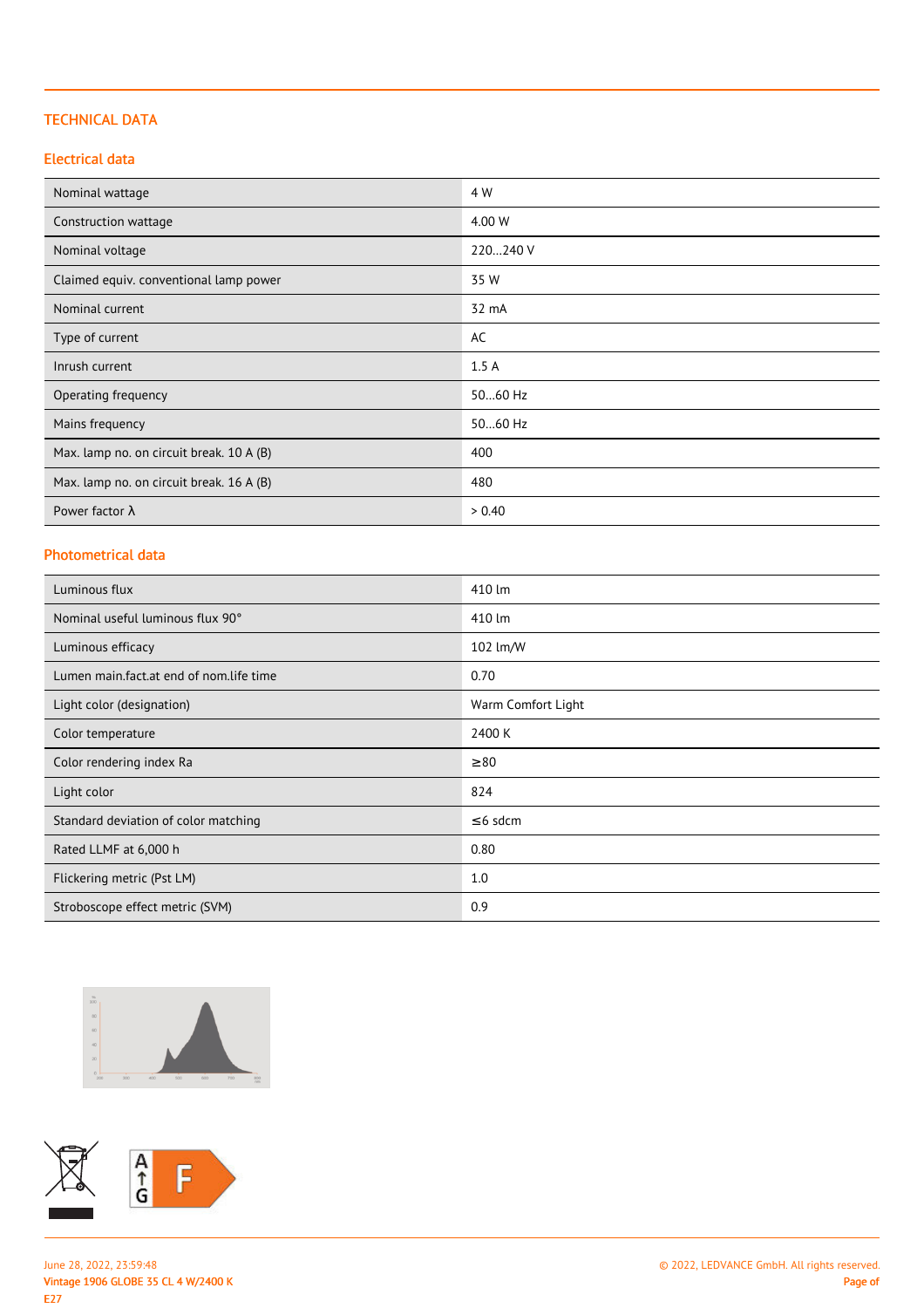# Light technical data

| Beam angle                         | 300°     |
|------------------------------------|----------|
| Warm-up time (60 %)                | 0.50s    |
| Starting time                      | 0.5 s    |
| Rated beam angle (half peak value) | 300.00 ° |

#### Dimensions & Weight

| Overall length   | 168.00 mm |
|------------------|-----------|
| <b>Diameter</b>  | 124.00 mm |
| Maximum diameter | $124$ mm  |
| Product weight   | 100.00 g  |

#### Temperatures & operating conditions

| Ambient temperature range            | -20+40 ° <sup>∩</sup> |
|--------------------------------------|-----------------------|
| Maximum temperature at tc test point | 65 °C                 |

#### Lifespan

| Lifespan                            | 15000 h     |
|-------------------------------------|-------------|
| Number of switching cycles          | 100000      |
| Lumen maintenance at end of serv    | 0.70        |
| Rated lamp survival factor at 6,000 | $\geq 0.90$ |

#### Additional product data

| Base (standard designation) | E27                                                                                                                                                                                                                                                                                                                                                      |
|-----------------------------|----------------------------------------------------------------------------------------------------------------------------------------------------------------------------------------------------------------------------------------------------------------------------------------------------------------------------------------------------------|
| Mercury content             | 0.0 <sub>mg</sub>                                                                                                                                                                                                                                                                                                                                        |
| Mercury-free                | Yes                                                                                                                                                                                                                                                                                                                                                      |
| Design / version            | Clear                                                                                                                                                                                                                                                                                                                                                    |
| Product remark              | All technical parameters apply to the entire lamp / Due to the complex<br>production process for light-emitting diodes, the typical values shown<br>for the technical LED parameters are purely statistical values that do<br>not necessarily match the actual technical parameters of each<br>individual product, which can vary from the typical value |

#### **Capabilities**

| $\sim$<br>$\mathbf{u}$ | No |
|------------------------|----|
|                        |    |

# Certificates & Standards

| Energy efficiency class | $\overline{a}$ |
|-------------------------|----------------|
| Energy consumption      | 4.00 kWh/1000h |

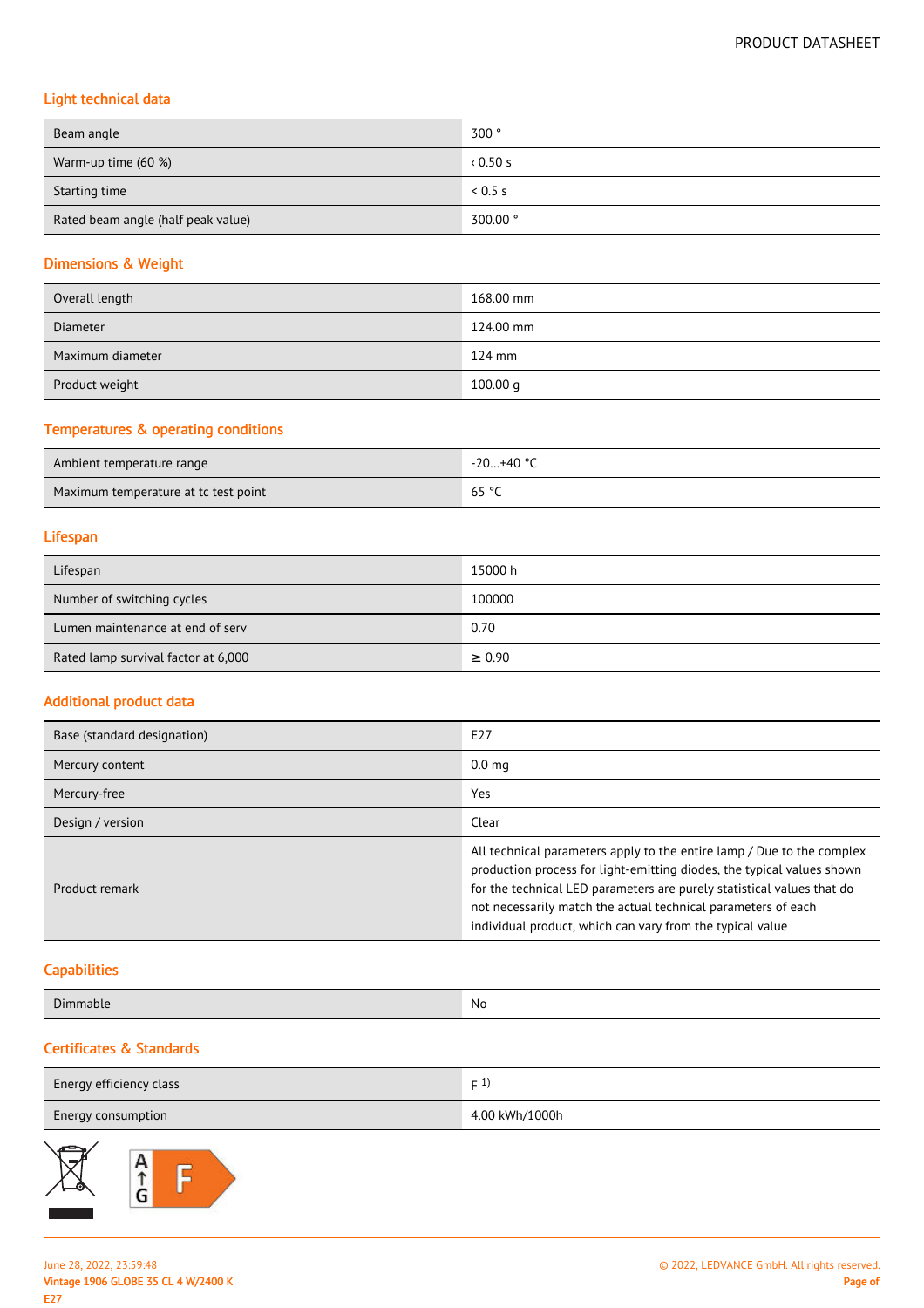| Type of protection                           | <b>IP20</b> |
|----------------------------------------------|-------------|
| Standards                                    | CE / EAC    |
| Photobiological safety group acc. to EN62778 | RG0         |

1) Energy efficiency class (EEC) on a scale of A (highest efficiency) to G (lowest efficiency)

#### Country-specific categorizations

| <b>ILCOS</b>    | DRAG/C-4/824-220/240-E27-124 |
|-----------------|------------------------------|
| Order reference | 1906LEDGLOBE 4W              |

# Energy labelling regulation data acc EU 2019/2015

| Lighting technology used                             | LED              |
|------------------------------------------------------|------------------|
| Non-directional or directional                       | <b>NDLS</b>      |
| Mains or non-mains                                   | <b>MLS</b>       |
| Light source cap-type (or other electric interface)  | E27              |
| Connected light source (CLS)                         | <b>No</b>        |
| Color-tuneable light source                          | No               |
| Envelope                                             | <b>No</b>        |
| High luminance light source                          | No               |
| Anti-glare shield                                    | <b>No</b>        |
| Correlated colour temperature type                   | SINGLE_VALUE     |
| Claim of equivalent power                            | Yes              |
| Length                                               | 168.00 mm        |
| Height                                               | 124.00 mm        |
| Width                                                | 124.00 mm        |
| Chromaticity coordinate x                            | 0.494            |
| Chromaticity coordinate y                            | 0.424            |
| R9 Colour rendering index                            | 0.00             |
| Beam angle                                           | SPHERE_360       |
| Survival factor                                      | 0.90             |
| Displacement factor                                  | 0.40             |
| LED light source replaces a fluorescent light source | <b>No</b>        |
| EPREL ID                                             | 523040           |
| Model number                                         | AC32403, AC32403 |
|                                                      |                  |

# DOWNLOAD DATA